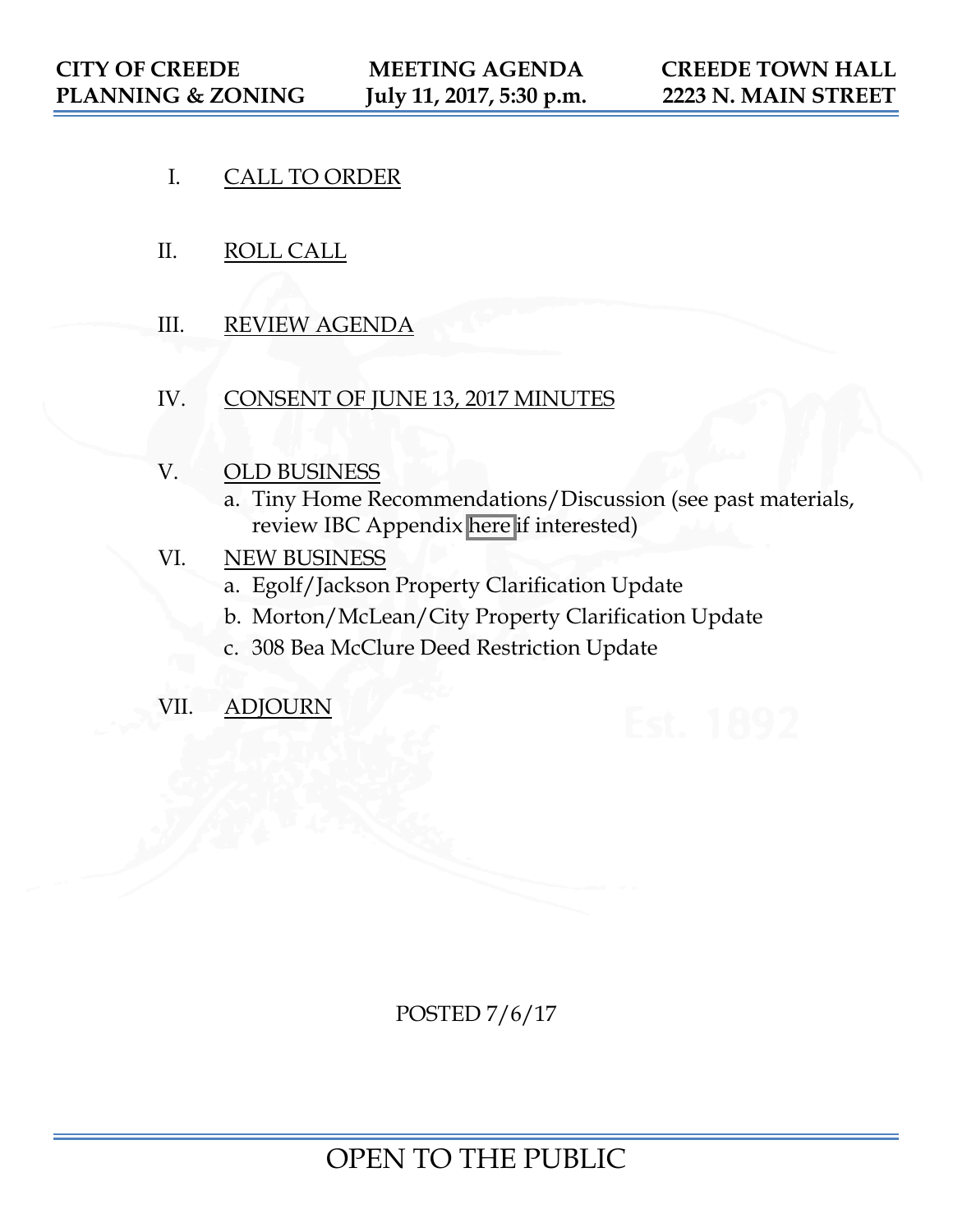## **PLANNING & ZONING COMMISSION CITY OF CREEDE, COLORADO – A TOWN June 13, 2017**

## REGULAR MEETING

The Planning and Zoning Commission of the City of Creede – a Town, County of Mineral, State of Colorado, met in the Creede Town Hall at the hour of 5:30 p.m. There being present at the call of the roll the following persons:

COMMISSIONERS PRESENT: Lauri Jordan, Ed Vita, Frank Freer, Amy Krueger, Jeffrey Larson Commission Chair Jordan, presiding, declared a quorum present:

Those members of staff also present were as follows: Clyde Dooley, Town Manager

Randi Snead, Town Clerk

#### AGENDA

Commissioner Freer moved and Commissioner Freer seconded to approve the agenda as presented. The vote was unanimous. Commission Chair Jordan declared the motion carried.

### CONSENT OF MAY 9, 2017 MINUTES

 Commissioner Freer moved to approve the May 9, 2017 minutes as presented. The motion died for lack of a second. Commissioner Vita requested that the language "The PZC recommended that Rio Grande Subdivision maps be updated according to the original recommended plans" to the May 9, 2017 minutes. Commissioner Freer moved and Commissioner Krueger seconded to approve the May 9, 2017 minutes as amended. The vote was unanimous. Commission Chair Jordan declared the motion carried.

### PUBLIC HEARING AND RELATED ACTIONS

APPROVE/DISAPPROVE FINAL PLAT OF RIO GRANDE SUBDIVISION

Commission Chair Jordan opened the public hearing. There were no comments for or against the rezoning, and the audience and the commission discussed and clarified the changes presented. Commission Chair Jordan closed the public hearing. Commissioner Freer moved and Commissioner Krueger seconded to approve the Final Plat of the Rio Grande Subdivision as presented. The vote was unanimous. Commission Chair Jordan declared the motion carried.

### OLD BUSINESS

### TINY HOMES

Tiny homes regulation was discussed at length. No specific recommendations were made, but direction was established for continuing the conversation at the July 11, 2017 meeting.

#### NEW BUSINESS

## EGOLF/JACKSON PROPERTY BOUNDARY LINE AGREEMENT

Manager Dooley presented the preliminary plans for an upcoming Boundary Line Agreement on Aspen Avenue. The agreement will be presented to the PZC for recommendation once its finalized.

#### ADJOURN

There being no further business to come before the Planning and Zoning Commission at this time, Commissioner Vita moved and Commissioner Krueger seconded that the meeting be adjourned at 6:35 p.m. The vote was unanimous. Commission Chair Jordan declared the motion carried.